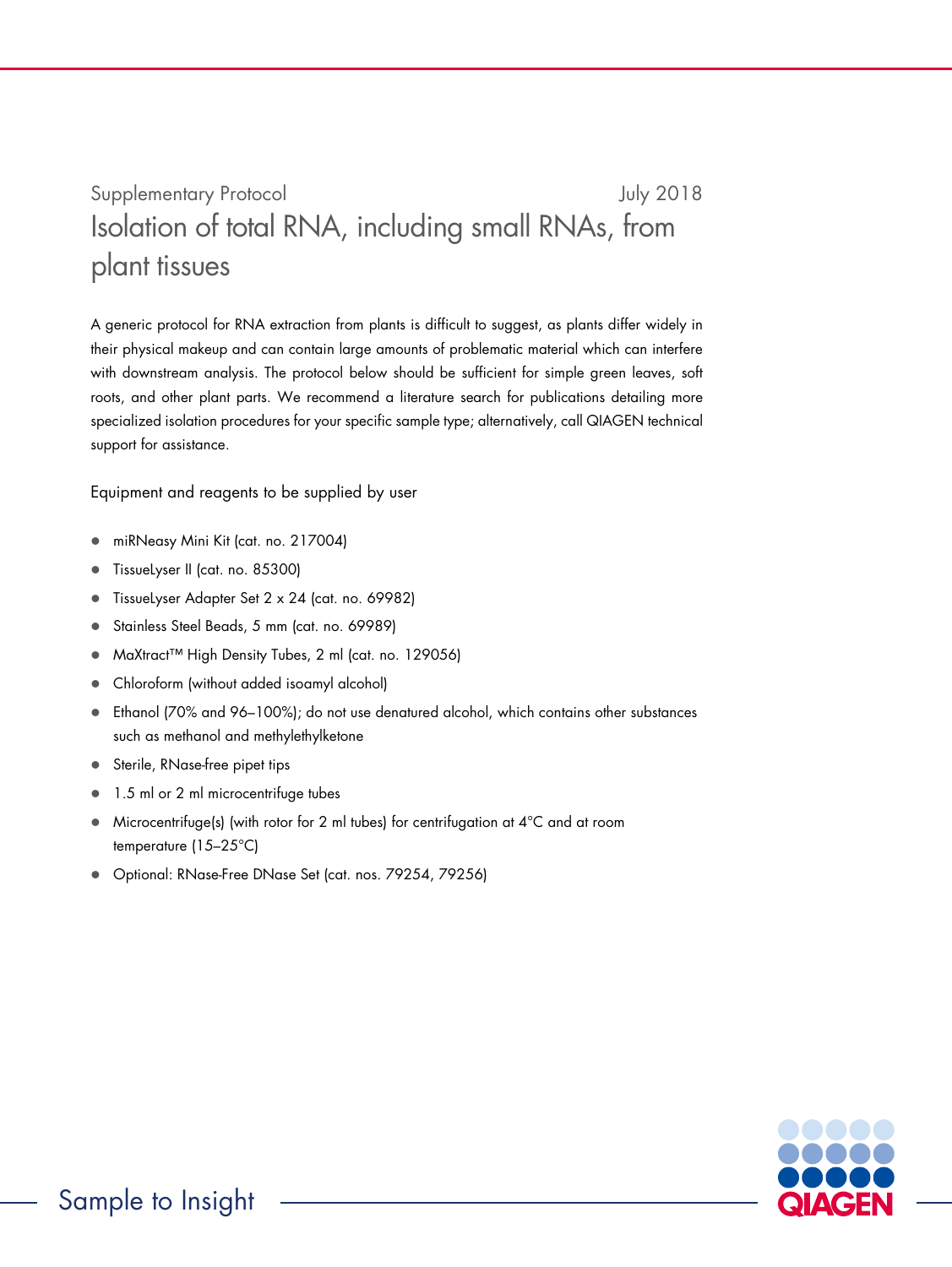Important points before starting

- If using the miRNeasy Mini Kit for the first time, read "Important Notes" in the miRNeasy Mini Handbook.
- The TissueLyser II is recommended for optimal sample disruption and homogenization. As an alternative to the TissueLyser II, the TissueLyser LT or TissueRuptor® can be used. For more information, visit www.qiagen.com.
- This protocol is for isolation of total RNA, including miRNA, from fresh plant tissues.
- **Buffer RWT may form a precipitate upon storage. If necessary, redissolve by warming and** then place at room temperature (15–25ºC).
- QIAzol® Lysis Reagent and Buffer RWT contain a guanidine salt and are therefore not compatible with disinfecting reagents containing bleach. See the "Safety Information" section in the miRNeasy Mini Handbook. Except for phase separation (step 11), all protocol and centrifugation steps should be performed at room temperature.

## Things to do before starting

Buffers RWT and RPE are supplied as concentrates. Before using for the first time, add the required volumes of ethanol (96–100%), as indicated on the bottle, to obtain a working solution.

## Procedure

- 1. Transfer a single TissueLyser stainless steel bead to a 2 ml centrifuge tube.
- 2. Place 25 mg fresh plant tissue in the 2 ml centrifuge tube containing the stainless steel bead. Note: Up to 50 mg plant tissue can be added. If there is a need to use 100 mg, perform separate 50 mg isolations and combine at the aqueous phases.
- 3. Add 1 ml QIAzol Lysis Reagent and securely cap the tube(s).
- 4. Place the tube(s) in the TissueLyser Adapter Set 2 x 24.
- 5. Operate the TissueLyser for 1 min at 20–30 Hz. Disassemble the adapter set, rotate the rack of tubes so that the tubes nearest to the TissueLyser are now outermost, and reassemble the adapter set. Operate the TissueLyser for another 1 min at 20–30 Hz. The duration of disruption and homogenization depends on the tissue being processed and can be extended until no tissue debris is visible.
- 6. Place the tube on the benchtop at room temperature (15–25ºC) for 5 min. This step promotes dissociation of nucleoprotein complexes.
- 7. Immediately before use, pellet MaXtract High Density by centrifugation for 20–30 s at  $12,000-16,000 \times g$  in a microcentrifuge.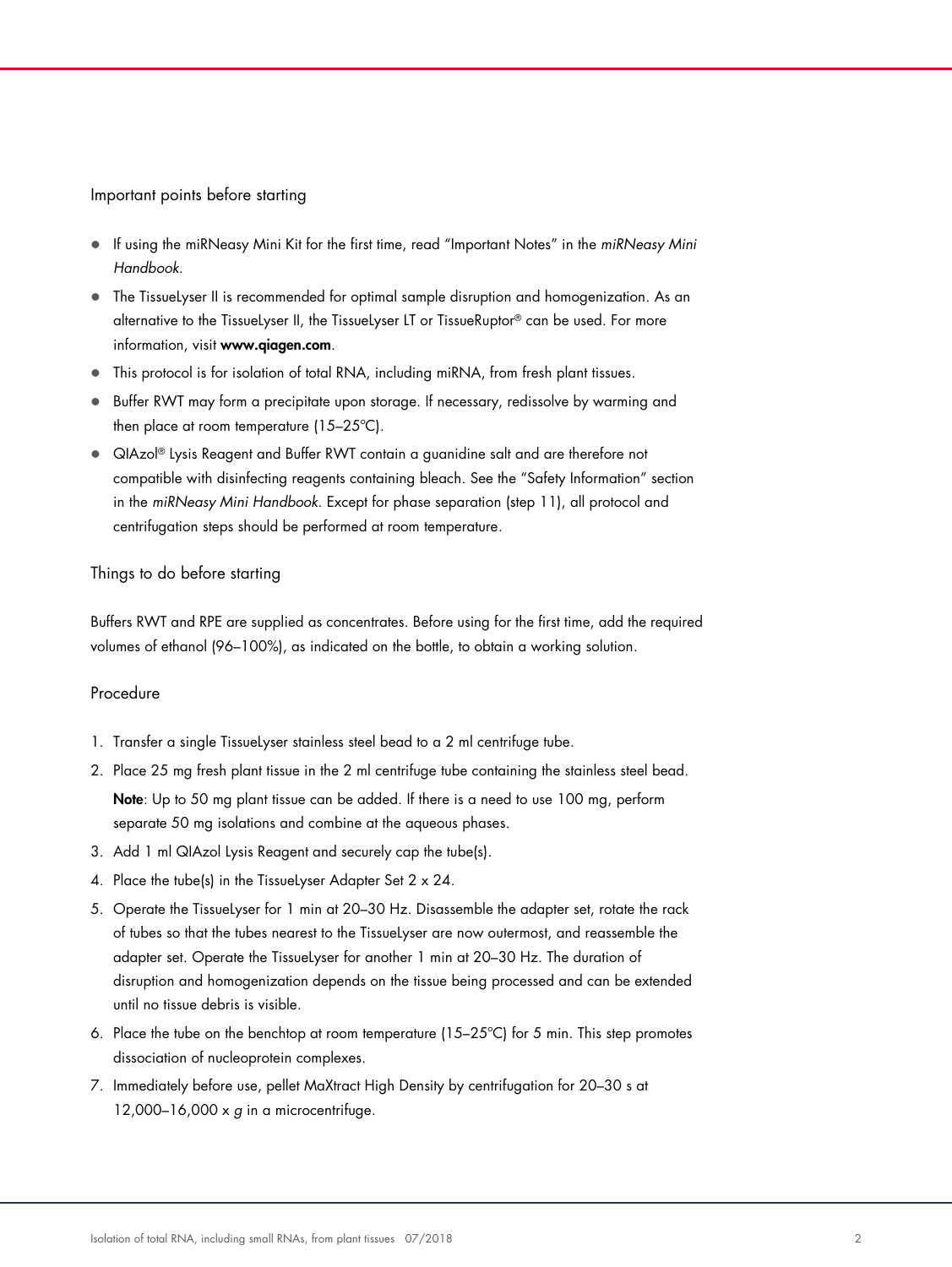- 8. Transfer homogenized lysate (from step 6) to the MaXtract High Density tube.
- 9. To the MaXtract High Density Tube, add 200 µl chloroform. Securely cap the tube and shake the tube vigorously for 15 s. Thorough mixing is important for subsequent phase separation. IMPORTANT: Do not vortex.
- 10.Place the MaXtract High Density Tube on the benchtop at room temperature for 2–3 min.
- 11. Centrifuge for 15 min at 12,000 x g at 4°C. After centrifugation, heat the centrifuge to room temperature if the same centrifuge will be used for the next centrifugation steps. After centrifugation, the sample separates into 3 phases: an upper, colorless, aqueous phase containing RNA; a white interphase (MaXtract High Density gel); and a lower, red, organic phase.
- 12.Transfer upper aqueous phase to a new tube. Add 1.5 volumes of 100% ethanol and mix thoroughly by pipetting up and down several times. Do not centrifuge. Continue without delay with Step 13.
- 13. Pipet up to 700 µl of the sample into an RNeasy Mini spin column in a 2 ml collection tube. Close the lid gently and centrifuge for 15 s at ≥8000 x  $g$  (≥10,000 rpm) at room temperature. Discard the flow-through.\* Reuse the collection tube in step 14.
- 14.Repeat step 13 using the remainder of the sample. Discard the flow-through.\* Reuse the collection tube in step 15.

Optional: If performing optional on-column DNase digestion, follow steps B1–B4 (miRNeasy Mini Kit Handbook, page 36) after performing this step.

- 15.Add 700 µl Buffer RWT into the RNeasy Mini Spin column and centrifuge for 15 s at  $\geq$ 8000 x g ( $\geq$ 10,000 rpm) to wash. Discard the flow-through.\* Reuse the collection tube in step 16.
- 16. Pipet 500 µl Buffer RPE into the column. Close lid and centrifuge for 15 s at  $\geq 8000 \times g$ (≥10,000 rpm) to wash the column. Discard flow-through. Reuse the collection tube in step 17.
- 17.Add another 500 µl Buffer RPE to the column. Close the lid gently and centrifuge for 2 min at  $\geq$ 8000 x g ( $\geq$ 10,000 rpm) to dry the RNeasy Mini spin column membrane. The long centrifugation dries the spin column membrane, ensuring that no ethanol is carried over during RNA elution. Residual ethanol may interfere with downstream reactions.

Note: Following centrifugation, remove the RNeasy Mini spin column from the collection tube carefully so the column does not contact the flow-through. Otherwise, carryover of ethanol will occur.

<sup>\*</sup> Flow-through contains QIAzol Lysis Reagent and is therefore not compatible with bleach. See page 5 in the miRNeasy Mini Kit Handbook for safety information.